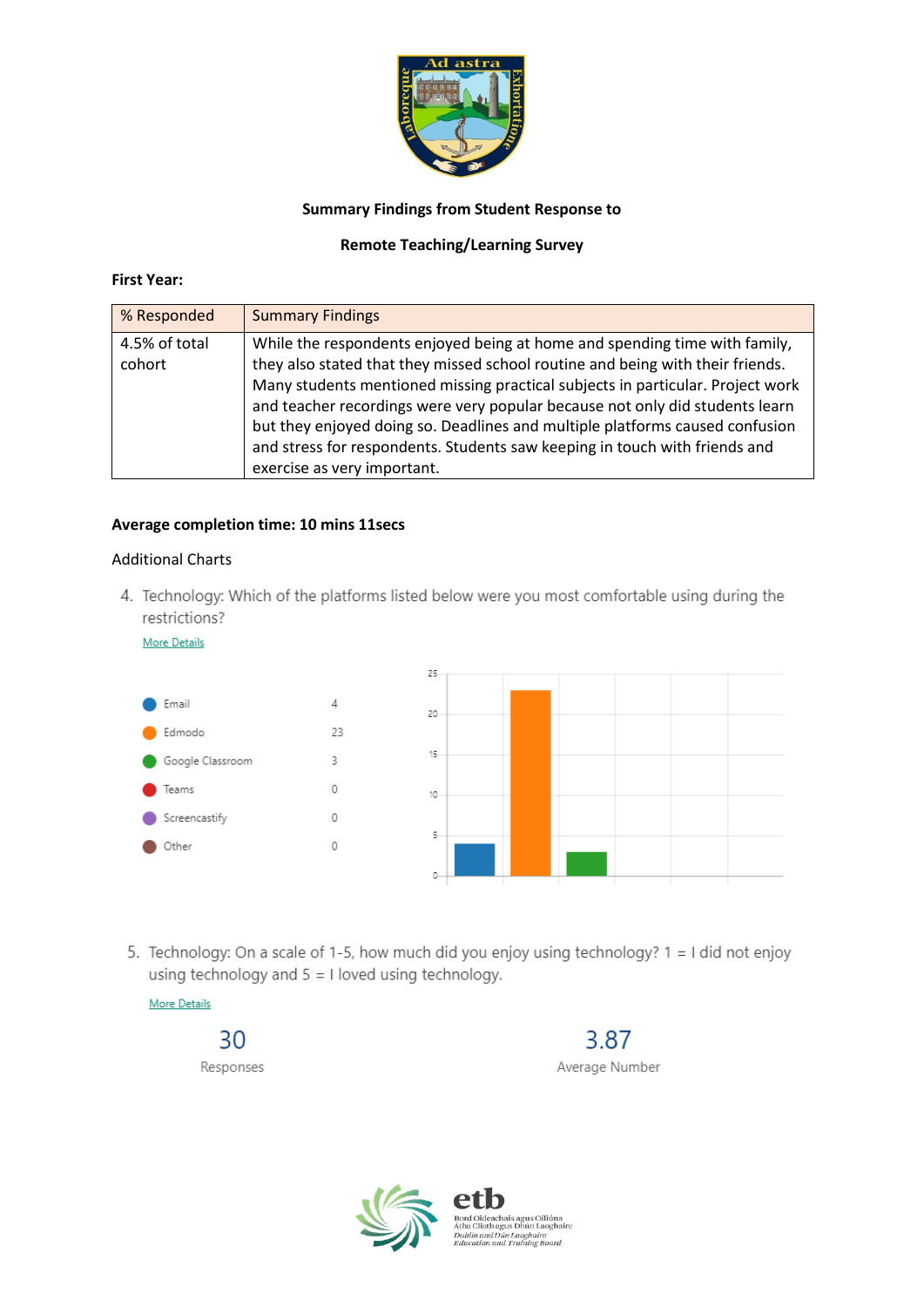

7. When working from home, which times of the day did you find best for completing your school work?

| <b>More Details</b> |    |  |
|---------------------|----|--|
|                     |    |  |
| Morning             | 17 |  |
| Afternoon           | 10 |  |
| Evening             | っ  |  |
|                     |    |  |

9. If, in the future we were to find ourselves working from home again, should we operate a normal school timetable, with changes of subject as they would happen on a normal school day? 1=No 5=Definitely

| More Details |                |
|--------------|----------------|
| 30           | 1.97           |
| Responses    | Average Number |

10. During the period of the restrictions, were you able to keep in contact with a friend for support?



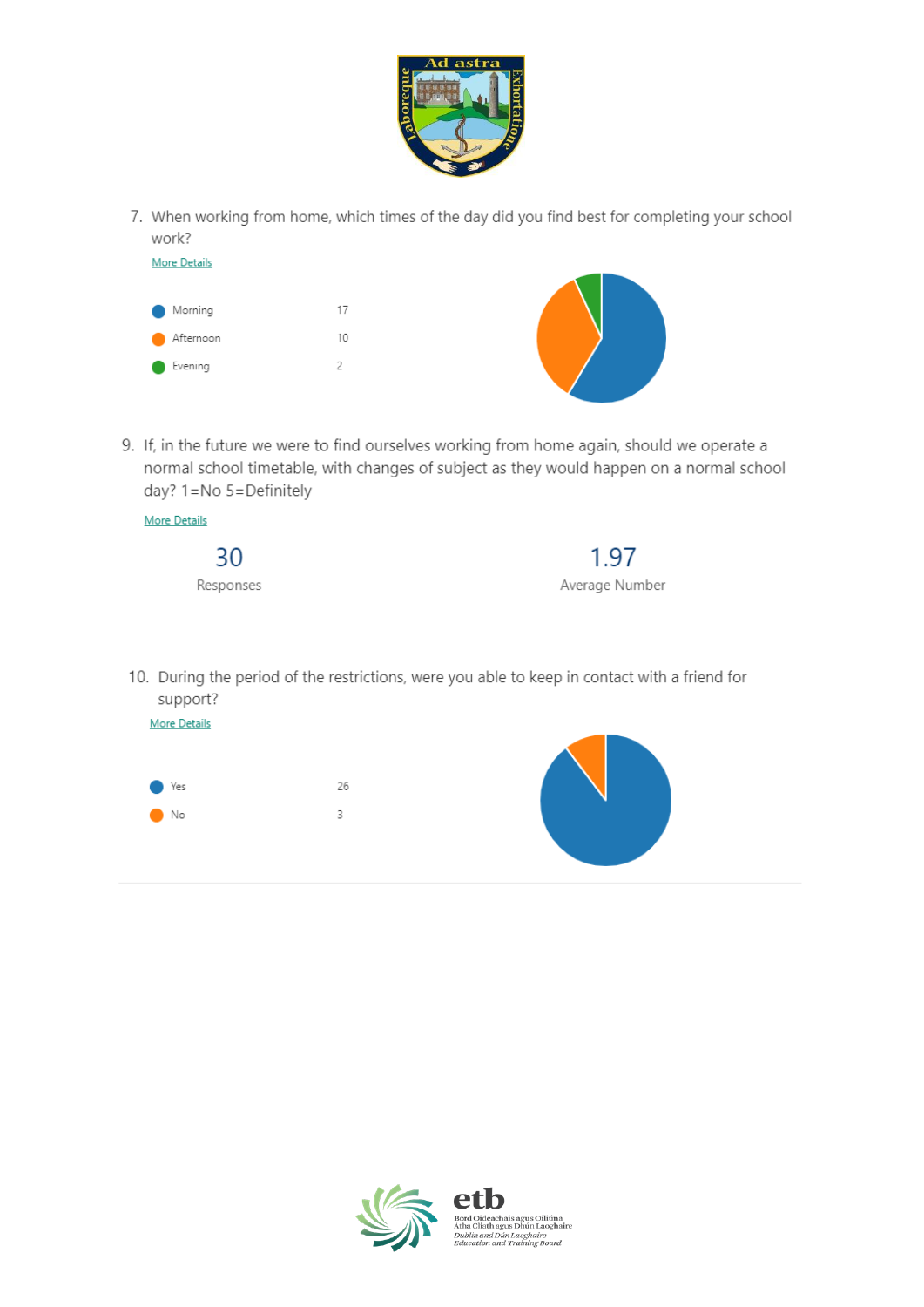

## **Second Year:**

| % Responded                 | <b>Summary Findings</b>                                                                                                                                                                                                                                                                                                                                                                                                                                                                                                                                                       |
|-----------------------------|-------------------------------------------------------------------------------------------------------------------------------------------------------------------------------------------------------------------------------------------------------------------------------------------------------------------------------------------------------------------------------------------------------------------------------------------------------------------------------------------------------------------------------------------------------------------------------|
| 3.4% of the<br>total cohort | Students found work deadlines confusing and stressful. Some respondents<br>reported difficulties uploading completed work and not realising there was a<br>problem. The timing of work posted was raised as an issue for students. From<br>the respondents it was clear that social interaction with both friends and<br>teachers was keenly missed. Students also reported that having time to work at<br>their own pace was a positive. The good weather and the realisation that<br>summer plans were cancelled affected motivation as did the duration of the<br>closure. |

## **Average completion time: 10mins 30secs**

## **Additional Charts from the survey form:**

5.

Technology: On a scale of 1-5, how much did you enjoy using technology? 1 = 1 did not enjoy using technology and  $5 = 1$  loved using technology.

## 34

Responses

# 3.53

Average Number

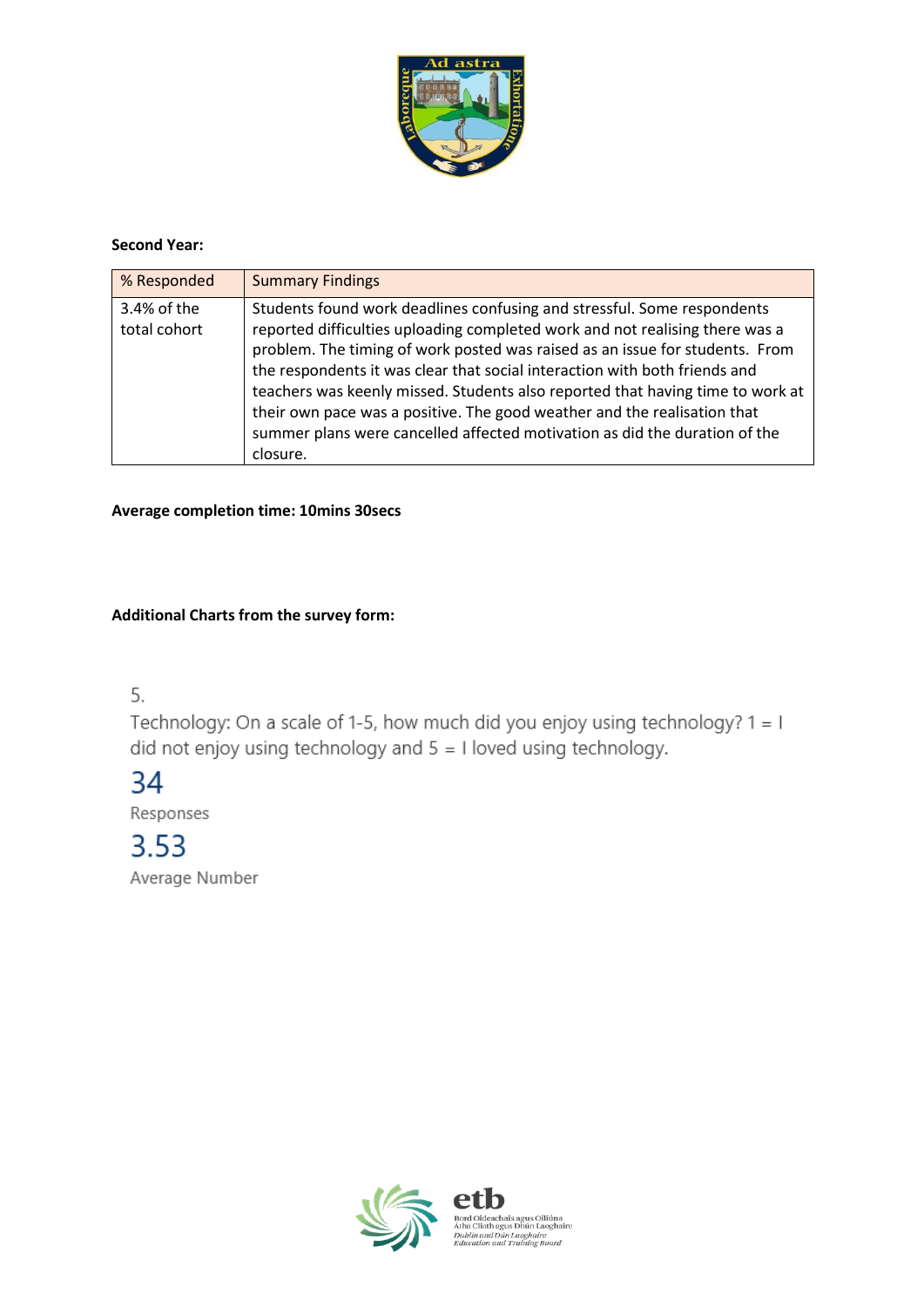

7. Routine: Which part of the day, did you find best for your school work?



8. Teaching and Learning: Which of the platforms used by your teachers, did you find the most comfortable to use?



10. Did you have other commitments at home during the government restrictions, apart from your schoolwork?



**More Details** 



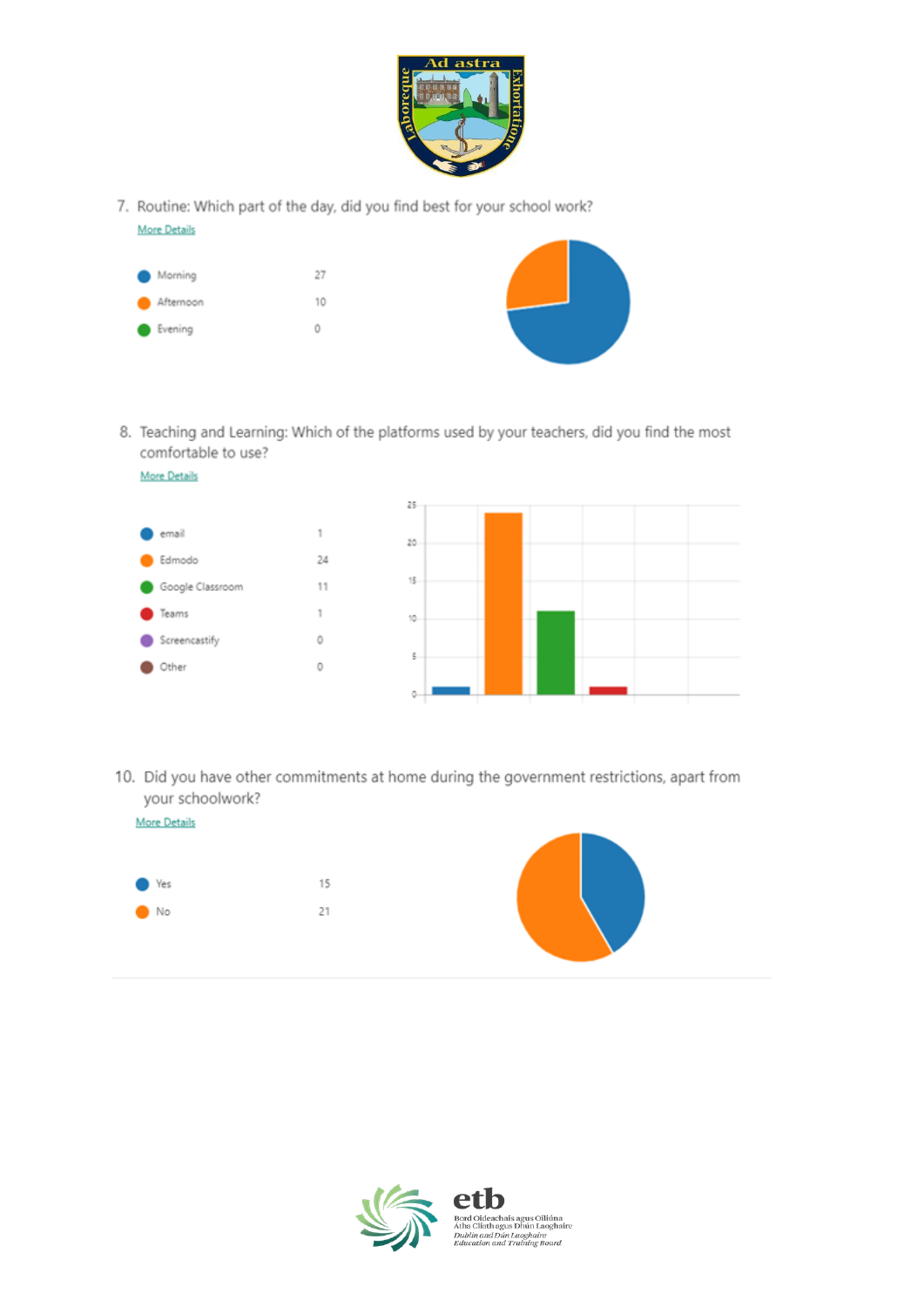

11. Were you able to keep in contact with a particular friend for support during the school closure?



14. If, in the future we were to find ourselves working from home again, should we operate a normal school timetable, with changes of subject as they would happen on a normal school day? 1=No 5=Definitely



## **Third Year**

| % Responded                   | <b>Summary Findings</b>                                                                                                                                                                                                                                                                                                                                                                                                                                                                                                                                                                                                                                                                                                                                                                                                                                                                                                             |
|-------------------------------|-------------------------------------------------------------------------------------------------------------------------------------------------------------------------------------------------------------------------------------------------------------------------------------------------------------------------------------------------------------------------------------------------------------------------------------------------------------------------------------------------------------------------------------------------------------------------------------------------------------------------------------------------------------------------------------------------------------------------------------------------------------------------------------------------------------------------------------------------------------------------------------------------------------------------------------|
| 4.1% of the<br>student cohort | While students did enjoy being at home, finding the flexibility to work at their<br>own pace a good thing, many cited issues with deadlines, a feeling that the<br>volume of work was higher than in school. Missing friends and the ability to<br>chat with teachers also cited as adding to stress. While one respondent loved<br>working online and collaborating with peers remotely, another found the<br>whole experience very lonely. Face to face interaction rated highly as<br>something that students missed. Issues with Wifi, Edmodo and emails were<br>cited as areas of difficulty, the number of platforms adding to stress/confusion<br>was also cited. Concerns in relation to CBAs,, Maths and practical subjects in<br>addition to language subjects were cited as causing anxiety. The length of the<br>closure affected motivation, lack of usual activities outside of school and an<br>increasing workload. |

**Average completion time: 16mins 55secs**

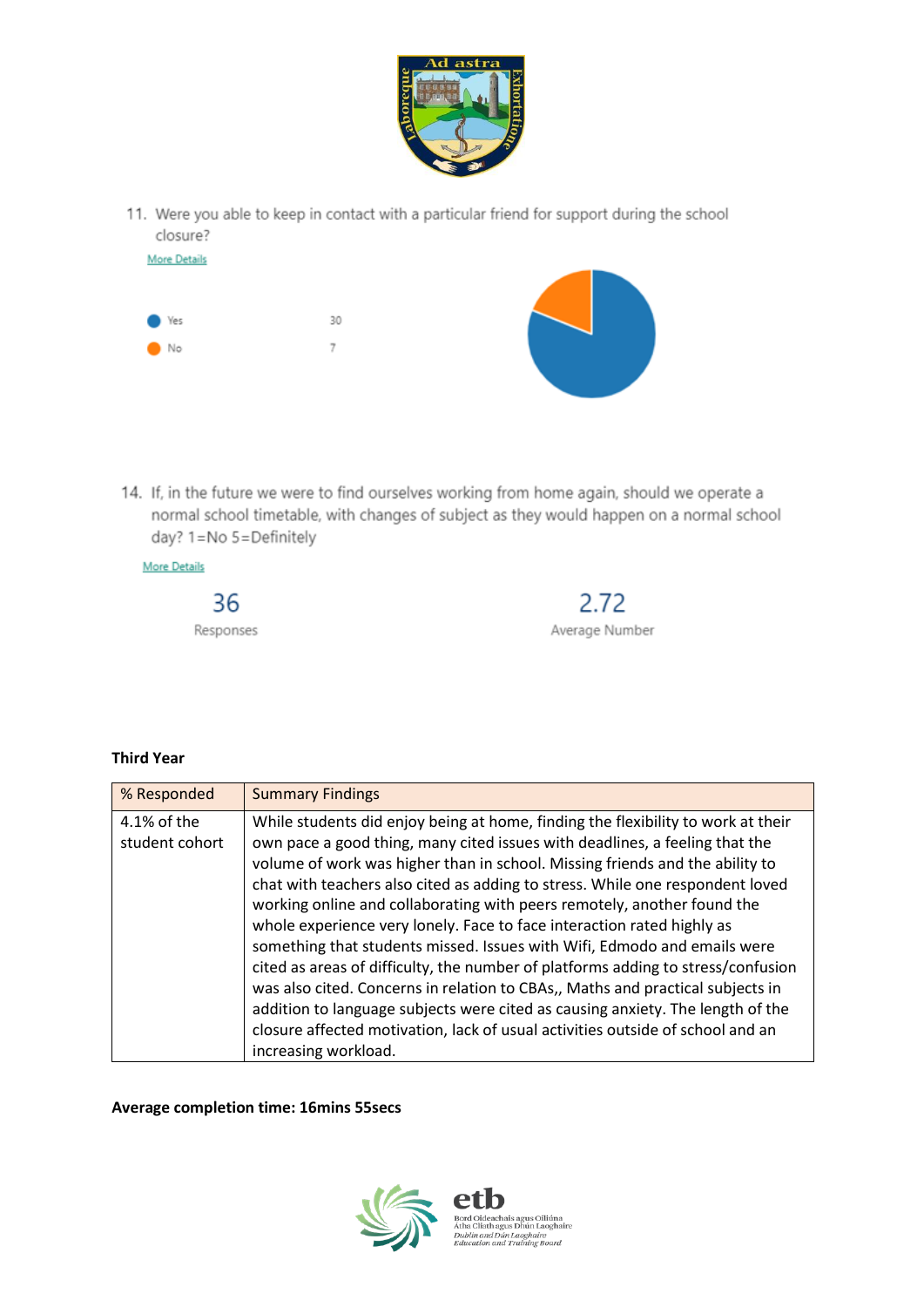

## **Additional Charts**

5. Technology: On a scale of 1-5, how much did you enjoy using technology? 1 = I did not enjoy using technology and  $5 = 1$  loved using technology.



6. Teaching and Learning: which of the following did platforms did you feel most comfortable using?

| <b>More Details</b>                   |    |  |
|---------------------------------------|----|--|
| email                                 | 5  |  |
| Edmodo                                | 23 |  |
| Google Classroom<br><b>CONTRACTOR</b> | 7  |  |
| Teams                                 | 0  |  |
| Other                                 | 0  |  |
|                                       |    |  |

11. During the restrictions, have you been able to keep in contact with a friend for support? More Details



13. If, in the future we were to find ourselves working from home again, should we operate a normal school timetable, with changes of subject as they would happen on a normal school day? 1=No 5=Definitely





icnais agus Oiliuna<br>: agus Dhún Laoghaire .<br>ublin and Dún Laoghaire<br>lucation and Training Board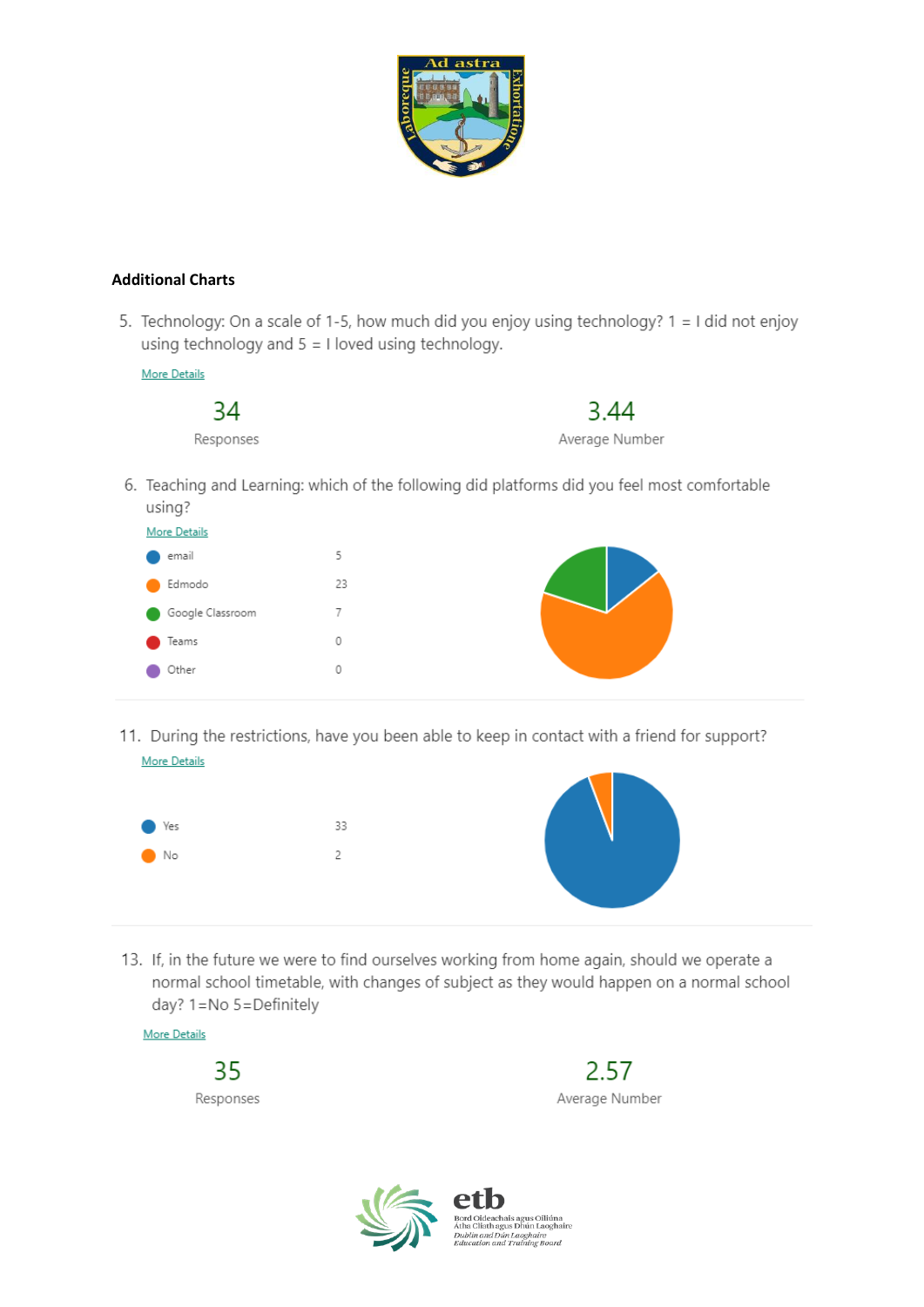

## **Transition Year:**

| % Responded             | <b>Summary Findings</b>                                                                                                                                                                                                                                                                                                                                                                                                                                                                                                                                                                                                                                                                                                                                                                                                                                                                                                                                                                                     |
|-------------------------|-------------------------------------------------------------------------------------------------------------------------------------------------------------------------------------------------------------------------------------------------------------------------------------------------------------------------------------------------------------------------------------------------------------------------------------------------------------------------------------------------------------------------------------------------------------------------------------------------------------------------------------------------------------------------------------------------------------------------------------------------------------------------------------------------------------------------------------------------------------------------------------------------------------------------------------------------------------------------------------------------------------|
| 4.8% of total<br>cohort | Respondents while enjoying being at home, missed social interaction with<br>peers and the TY activities planned for the remaining part of the year. Some<br>cited deadlines, and the demands on technology at home with parents also<br>working from home as an issue, while others stated that they used their iPads<br>to completed work. Motivation was affected by the length of the school closure<br>and a lack of rational for completing work. Posting of work and higher volume<br>of work than normal were cited as negatives. Worries for Fifth Year center on<br>coping with the Leaving Certificate syllabus, homework/study, worries over<br>how practical subjects will happen, support to deal with personal issues, goal<br>setting and managing routine again.<br>One platform, planned deadlines across subjects, staying connected,<br>remembering your own inner strength and exercise was the summary advice<br>from the respondents in relation to promoting positive mental health. |

#### **Average completion time: 12mins 19secs**

#### **Additional charts:**

5. Technology: On a scale of 1-5, how much did you enjoy using technology? 1 = I did not enjoy using technology and  $5 = 1$  loved using technology.

2.86

Average Number

More Details



6. Teaching and Learning: Which were the platforms which you felt most comfortable using?



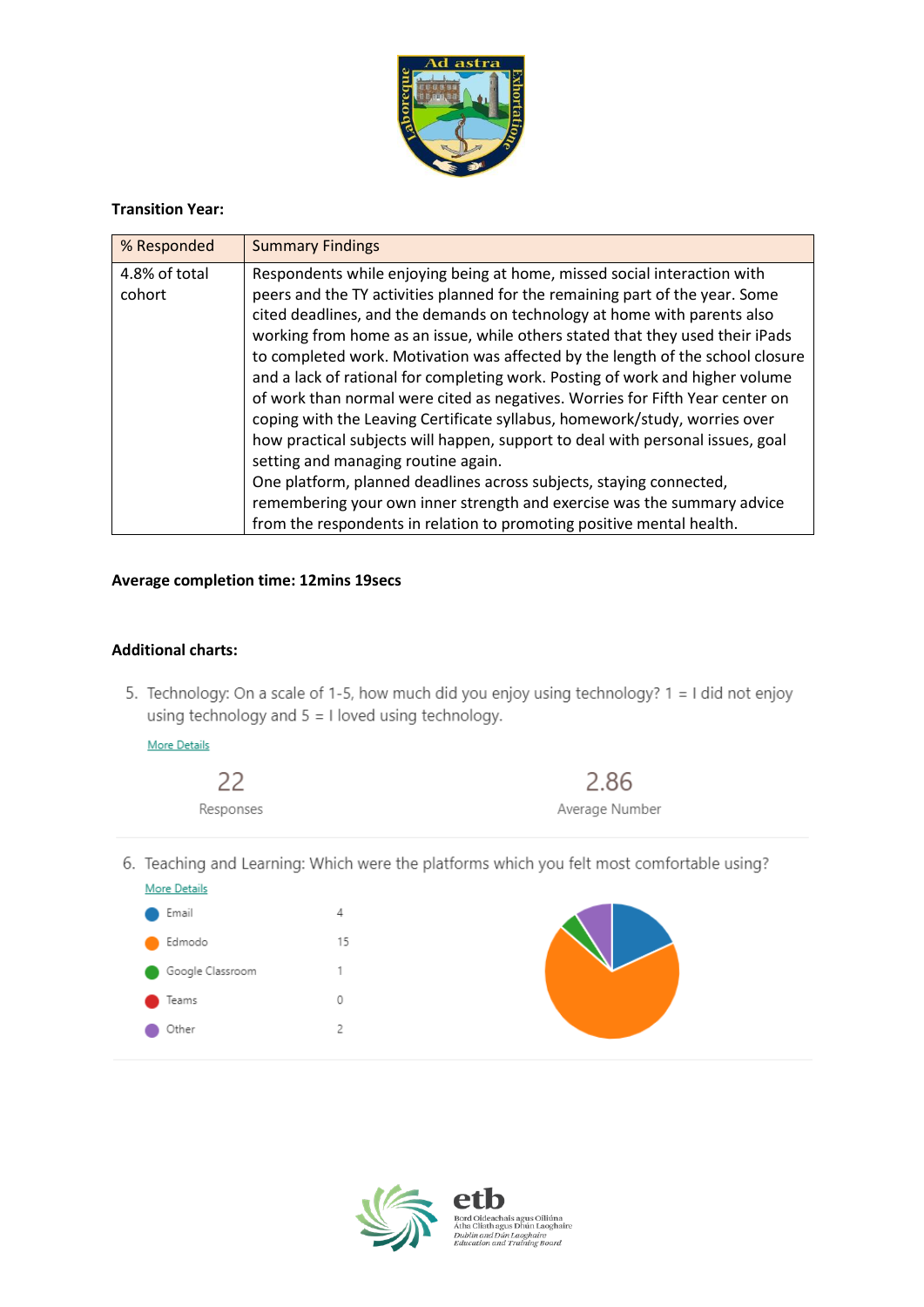

10. During the restrictions, were you able to keep in contact with a friend for support? **More Details** 



13. If, in the future we were to find ourselves working from home again, should we operate a normal school timetable, with changes of subject as they would happen on a normal school day? 1=No 5=Definitely

| More Details |                |
|--------------|----------------|
| 21           | 3.1            |
| Responses    | Average Number |

| <b>Fifth Year:</b> |  |
|--------------------|--|
|                    |  |

| % Responded                  | <b>Summary Findings</b>                                                                                                                                                                                                                                                                                                                                                                                                                                                                                                                                                                                                                                                                                                                                                                                                                                                                                                                                                                                                                                                                                                                                                                                                                                                                                                                                                                                                                                                                                                                                                                                                                                                                                                                              |
|------------------------------|------------------------------------------------------------------------------------------------------------------------------------------------------------------------------------------------------------------------------------------------------------------------------------------------------------------------------------------------------------------------------------------------------------------------------------------------------------------------------------------------------------------------------------------------------------------------------------------------------------------------------------------------------------------------------------------------------------------------------------------------------------------------------------------------------------------------------------------------------------------------------------------------------------------------------------------------------------------------------------------------------------------------------------------------------------------------------------------------------------------------------------------------------------------------------------------------------------------------------------------------------------------------------------------------------------------------------------------------------------------------------------------------------------------------------------------------------------------------------------------------------------------------------------------------------------------------------------------------------------------------------------------------------------------------------------------------------------------------------------------------------|
| 2.97% of the<br>total cohort | While being at home delivered a degree of flexibility, not having contact with<br>teachers and peers face to face was a negative. Deadlines and the scheduling of<br>posted work caused anxiety and in one case the word overwhelming was used.<br>The loss of practical subjects was cited as a concern. Certain subjects were<br>more difficult without the teacher in person according to respondents,<br>languages, maths being specifically mentioned. Frustrations were raised in<br>relation to poor connections, submission of work, too many platforms,<br>problems with Edmodo, difficulty using a mobile phone to work. Video/audio<br>recordings were of most benefit in explaining material and/or instructions.<br>Those who experienced a Teams Class found it very beneficial. Many didn't<br>have a set routine, except working to complete tasks as they were posted.<br>Motivation was difficult and increasingly so as time went on. Reasons cited<br>were a large number of assignments, good weather, lack of contact with<br>teachers, peers, being in a difficult head space. One platform, audio/video<br>recordings/tutorials, more spaced deadlines were the requests for<br>consideration.<br>The overriding concern for those who submitted was twofold; will there be a<br>Leaving Certificate for them (or will allowances be made?) and a feeling that<br>they are behind in the coursework compared to other years.<br>An acknowledgement was clear of the importance of taking breaks and minding<br>oneself. An appreciation was cited to teachers for their understanding when<br>assignments were overwhelming a student, a wish that personal circumstances<br>and mental health considerations be thought of. |



etl Bord Oideachais agus Oiliúna<br>Átha Cliath agus Dhún Laoghaire<br>*Dublin and Dún Laoghaire<br>Education and Training Board*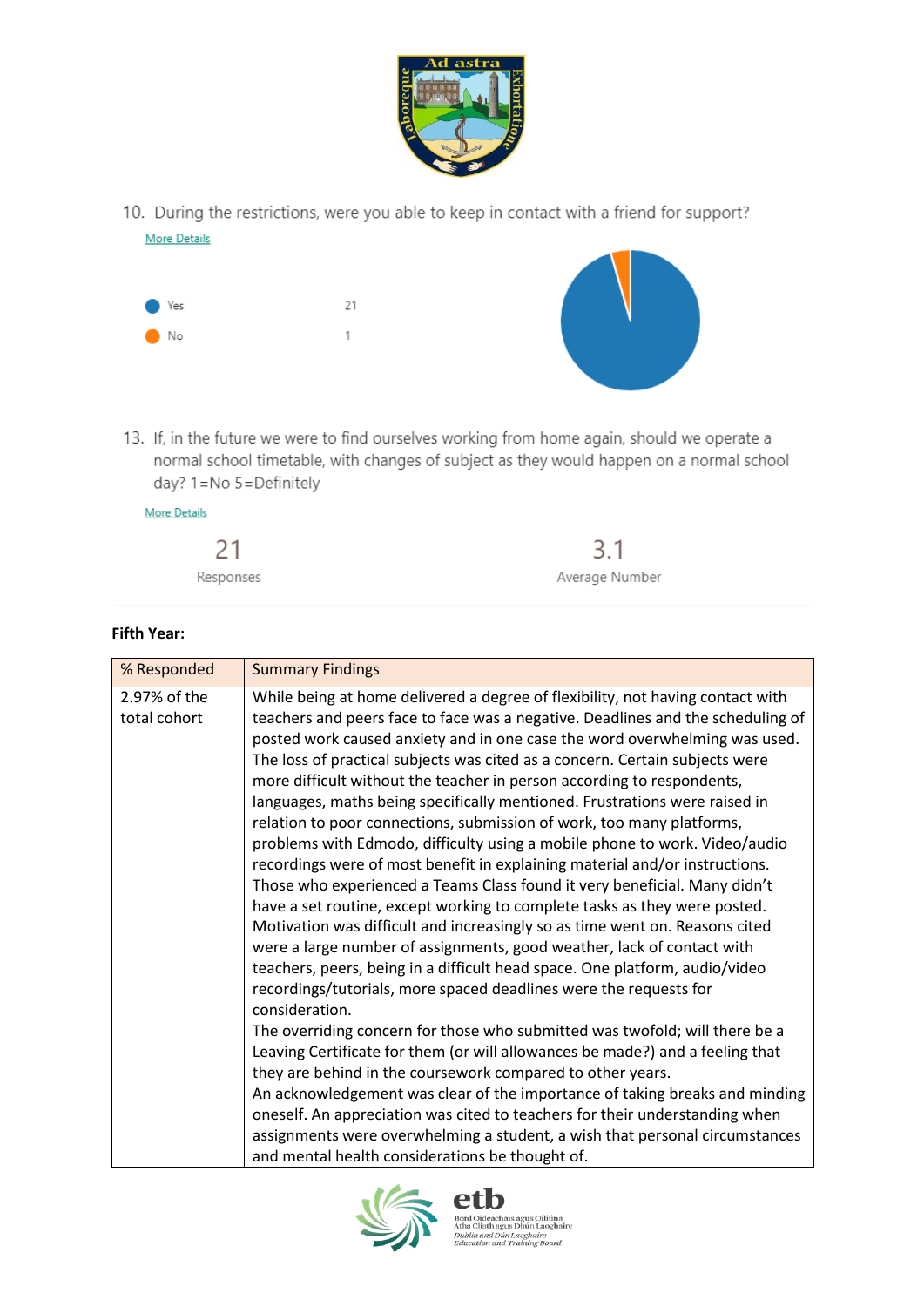

#### **Average completion time: 10mins 8secs**

## **Additional information:**

5. Technology: On a scale of 1-5, how much did you enjoy using technology? 1 = I did not enjoy using technology and  $5 = 1$  loved using technology.

**More Details** 

| 33        | 3.06           |
|-----------|----------------|
| Responses | Average Number |

12. If, in the future we were to find ourselves working from home again, should we operate a normal school timetable, with changes of subject as they would happen on a normal school day? 1=No 5=Definitely

**More Details** 

| 33        | 3.21           |
|-----------|----------------|
| Responses | Average Number |

#### **Sixth Year:**

| % Responded              | <b>Summary Findings</b>                                                                                                                                                                                                                                                                                                                                                                                                                                                                                                                                                                                                                                                                                                                                                                                                                                                                                                                                                                                                                                                                                                                |
|--------------------------|----------------------------------------------------------------------------------------------------------------------------------------------------------------------------------------------------------------------------------------------------------------------------------------------------------------------------------------------------------------------------------------------------------------------------------------------------------------------------------------------------------------------------------------------------------------------------------------------------------------------------------------------------------------------------------------------------------------------------------------------------------------------------------------------------------------------------------------------------------------------------------------------------------------------------------------------------------------------------------------------------------------------------------------------------------------------------------------------------------------------------------------|
| 5.41% of total<br>cohort | Being at home promoted independence, less stress and more time to work at<br>own pace, receiving check in emails from teachers was a positive. Lack of face<br>to face peer and teacher contact was felt by all. Many of the respondents cited<br>the difficulties of finishing their course through Edmodo and feel they would<br>have benefited from video/audio/realtime contact. Languages and Maths<br>raised a subjects difficult to work on from Edmodo. Variety of platforms, not<br>receiving Edmodo notifications and poor or intermittent WiFi were cited as<br>difficulties. The majority of students tried to keep a routine similar to the<br>school day, one respondent describing the quite time in the evening the best<br>time for them to work as there were less distractions in the house.<br>Students described themselves as being initially motivated, however as time<br>went on the following factors contributed to a decrease in motivation:<br>speculation over the state exams, not having video classes compared to friends<br>in other schools, everything shut and being confined to home and garden. |
|                          | Motivation was aided by exercise and school check ins.                                                                                                                                                                                                                                                                                                                                                                                                                                                                                                                                                                                                                                                                                                                                                                                                                                                                                                                                                                                                                                                                                 |

**Average completion time: 14mins**



deachais ideachais agus Oiliúna<br>iath agus Dhún Laoghaire